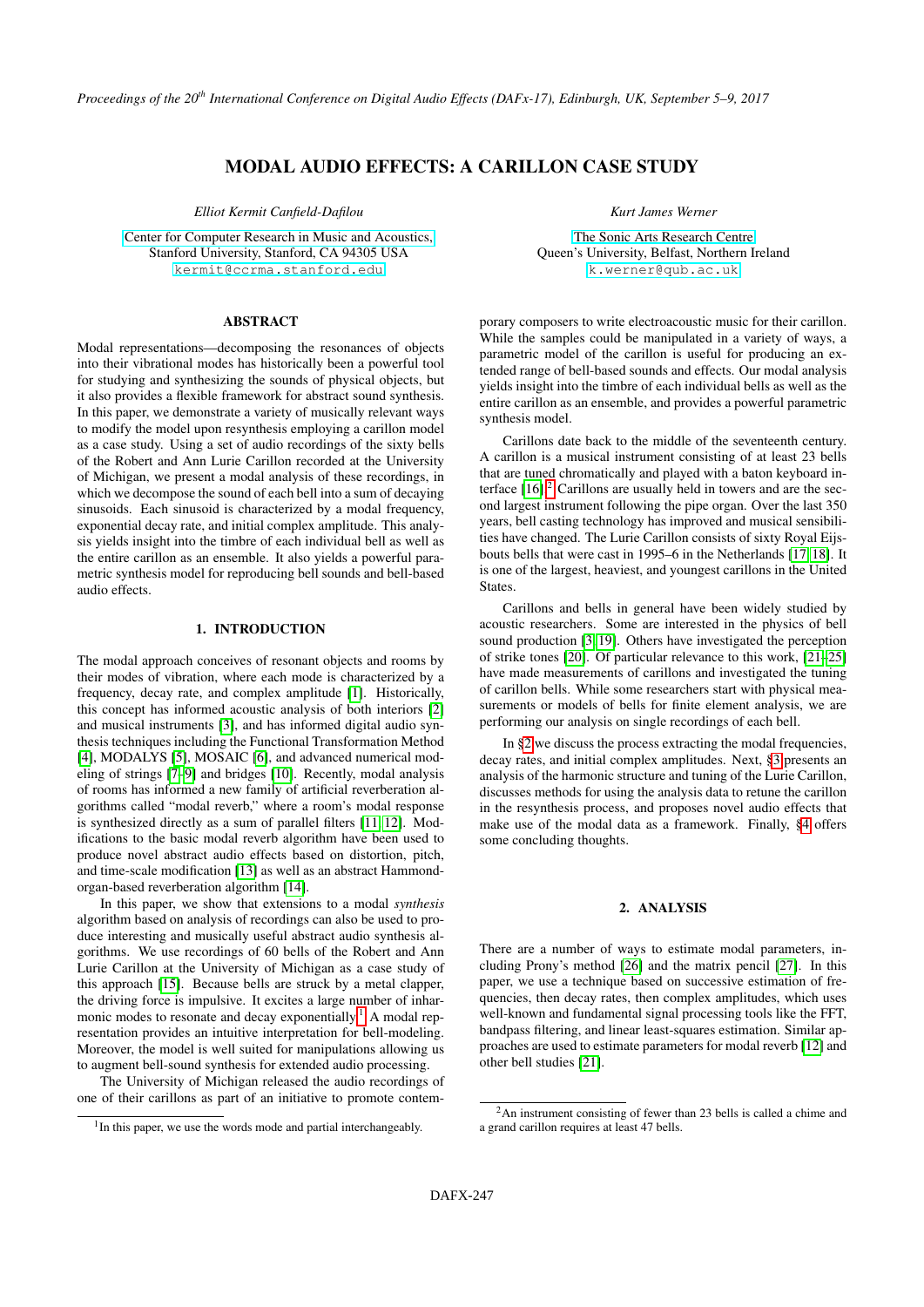# 2.1. Modal Approach

We use modal analysis to represent each bell of the Lurie Carillon as a sum of exponentially decaying sinusoids

$$
\boldsymbol{x} = \sum_{m=1}^{M} a_m e^{j2\pi\omega_m t} e^{-t/\tau_m}, \qquad (1)
$$

where  $a_m$  is the complex amplitude,  $\omega_m$  the frequency, and  $\tau_m$ the decay rate for each mode  $m$ . An analysis block diagram can be seen in Fig. [1,](#page-2-0) and the steps for estimating the parameters  $a, \omega$ , and  $\tau$  are as follows:

- 1. Perform peak picking in the frequency domain
- 2. Form band-pass filters around each peak
- 3. Compute Root-Mean-Squared (RMS) energy envelopes of the band-passed signals
- 4. Estimate the decay rate on the energy envelopes
- 5. Estimate the initial complex amplitudes

### <span id="page-1-2"></span>2.2. Estimating Frequency

The first step in our analysis is to estimate the modal frequencies of each bell. We use a peak picking algorithm in the frequency domain to identify candidate frequencies. Before taking the Fourier Transform for each bell, we high-pass filter the time domain signal half an octave below the hum tone for that bell (see Table [1](#page-1-1) for a detailed list of carillon bell modes). The carillon is located outdoors in a high-noise environment and this reduces the likelihood of picking spurious peaks that are simply background noise. Additionally, we use a portion of the time domain bell recording beginning 10ms after the onset so the bell's noisy transient does not produce a large number of false peaks in the FFT. We use a length  $2^{14}$  Hann window, which produces side-lobes that roll off approximately 18dB per octave.

Our algorithm identifies peaks around points in the frequency domain signal where the slope changes sign from both sides. We then integrate the energy in the FFT bins surrounding the identified peaks and discard peaks that have low power or fall too close to one another. Finally, we pick the  $N$  highest candidate peaks that are above some absolute threshold (set by inspection for each bell). For the lowest bells, we estimate around 50 modes and for the highest bells we estimated fewer than ten.

While longer-length FFTs provide better frequency resolution, the fact that we are estimating decaying sinusoids runs counter to this argument. With a long FFT and modes that decay quickly, we will amplify noise that occurs later in the recording. Therefore, the signal to noise ratio is best at the beginning of the recordings. Experimentally, we found  $2^{14}$  samples to be an ideal length across the sixty bells of the carillon, and Fig. [2](#page-2-1) shows the results of the peak picking algorithm for several bells.

#### 2.3. Estimating Exponential Decay

We use each frequency found in [§2.2](#page-1-2) as the center frequency for a fourth-order Butterworth band-pass filter. We find the energy envelope for each partial by averaging the band-pass filtered signals using a 10ms RMS procedure. We then perform a linear fit to the amplitude envelope using least squares to estimate the decay rate of each partial. The region over which the linear fit is performed <span id="page-1-3"></span><span id="page-1-1"></span>Table 1: Partial name and intervalic relationship to the fundamental (prime)

| <b>Partial Name</b>   | <b>Partial Interval</b> |
|-----------------------|-------------------------|
| H <sub>um</sub>       | Octave (below)          |
| Prime                 | Fundamental             |
| Tierce                | Minor Third             |
| Ouint                 | Perfect Fifth           |
| Nominal               | Octave                  |
| Deciem                | Major Third             |
| Undeciem              | Fourth                  |
| Duodeciem             | Twelfth                 |
| Double Octave         | Octave                  |
| <b>Upper Undeciem</b> | <b>Upper Fourth</b>     |
| <b>Upper Sixth</b>    | Major Sixth             |
| <b>Triple Octave</b>  | Octave                  |

was found by hand as the bell recordings had large variance of partial-signal-level and noise floor. The result of the slope fitting can be seen in Fig. [3.](#page-2-2)

# 2.4. Estimating Complex Amplitude

Once we have estimated the frequency and decay rate of each mode, we estimate the initial amplitude of each partial required to reconstruct the original bell recording. To do this, we form a matrix where each column holds each partial independently as in

$$
\mathbf{M} = \begin{bmatrix} 1 & \cdots & 1 \\ e^{(j\omega_1 - \tau_1)} & \cdots & e^{(j\omega_M - \tau_M)} \\ \vdots & \cdots & \vdots \\ e^{(j\omega_1 - \tau_1)T} & \cdots & e^{(j\omega_M - \tau_M)T} \end{bmatrix}, \quad (2)
$$

where  $\omega_m$  are the frequencies,  $\tau_m$  the decay rates, and T is the length of the time vector. We use least squares to find the complex amplitudes

$$
\mathbf{a} = (\mathbf{M}^\mathsf{T} \mathbf{M})^{-1} \mathbf{M}^\mathsf{T} \mathbf{x},\tag{3}
$$

where  $x$  is the original bell recording and  $\alpha$  the vector of complex amplitudes.

### 2.5. Results

As a result of our analysis, we have estimated frequencies, decay rates, and initial complex amplitudes necessary to model the bells as they were recorded. Fig. [4](#page-3-0) plots these parameters for three bells throughout the range of the instrument.

# 3. RESYNTHESIS

<span id="page-1-0"></span>We can resynthesize a "noiseless" copy of the original carillon recordings by directly plugging in the estimated amplitudes, frequencies, and decay rates, into Eq. [\(1\)](#page-1-3). We can also implement the bell as a filter with the transfer function

<span id="page-1-4"></span>
$$
\frac{X(z)}{U(z)} = \sum_{m=1}^{M} \frac{2\Re\{a_m\} - 2e^{-1/\tau_m}\Re\{a_m e^{-j\omega_m}\} z^{-1}}{1 - 2e^{-1/\tau_m}\cos(\omega_m) z^{-1} + e^{-2/\tau_m} z^{-2}},
$$
 (4)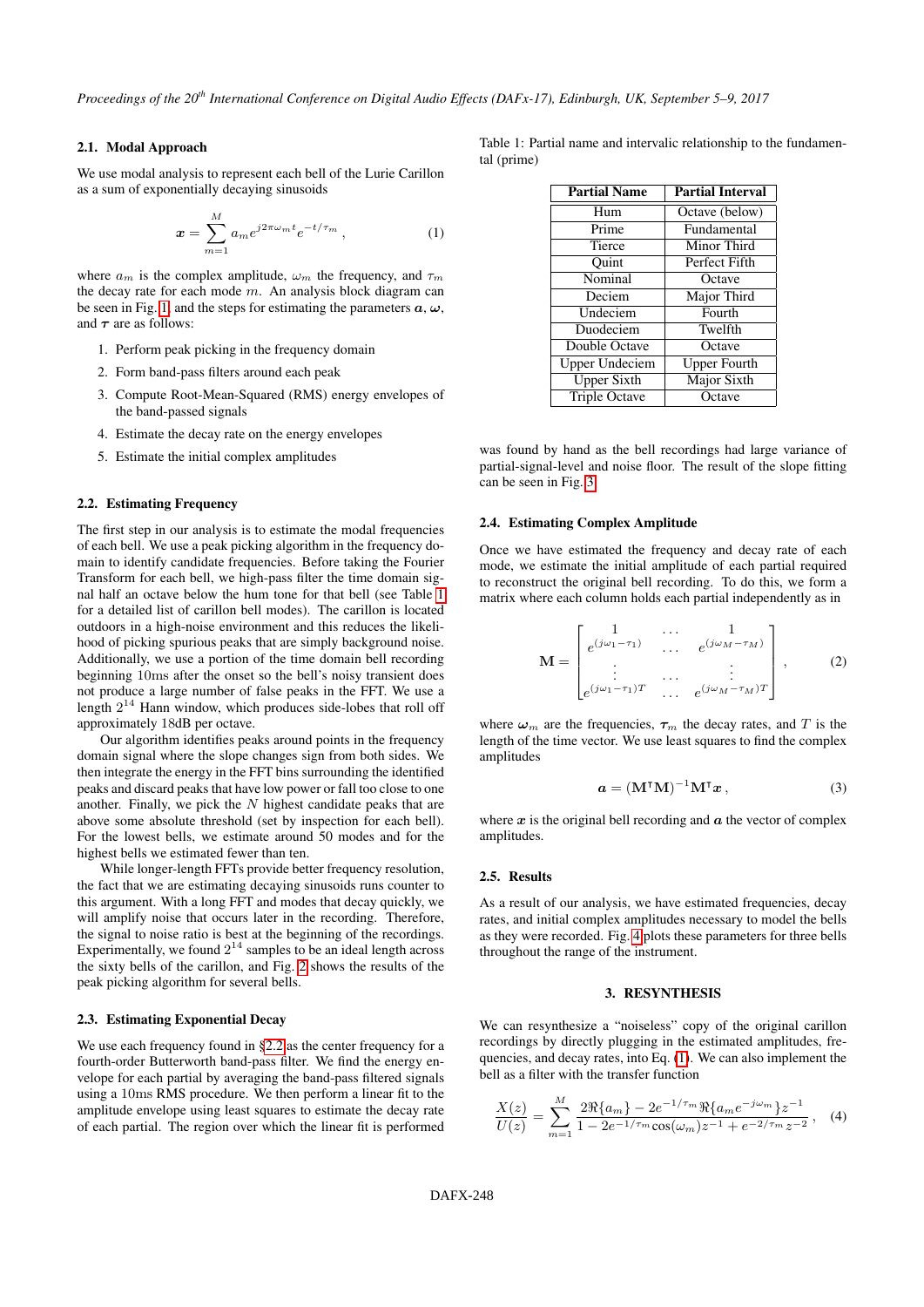

<span id="page-2-0"></span>Figure 1: Block diagram detailing the analysis process for finding the modal frequencies ( $\omega$ ), decay rates ( $\tau$ ), and complex amplitudes ( $\alpha$ ).

<span id="page-2-1"></span>

Figure 2: Frequency spectrum of three Bells from the Lurie Carillon showing the results of the peak picking algorithm (in blue).

where  $U$  is the input. This is the same as a parallel sum of  $M$ standard second order (biquad) transfer functions

$$
\frac{X(z)}{U(z)} = \sum_{m=1}^{M} \frac{\beta_{0,m} + \beta_{1,m} z^{-1} + \beta_{2,m} z^{-2}}{1 + \alpha_{1,m} z^{-1} + \alpha_{2,m} z^{-2}} \tag{5}
$$

with coefficients

$$
\beta_{0,m} = 2\Re\{a_m\}
$$
  
\n
$$
\beta_{1,m} = -2e^{-1/\tau_m}\Re\{a_m e^{-j\omega_m}\}\quad \alpha_{1,m} = -2e^{-1/\tau_m}\cos(\omega_m)
$$
  
\n
$$
\beta_{2,m} = 0
$$
  
\n
$$
\alpha_{2,m} = e^{-2/\tau_m}.
$$

If  $U$  is an impulse, we reconstruct the sound of the bell, and Eq. [\(4\)](#page-1-4) is equivalent to Eq. [\(1\)](#page-1-3). Both synthesis models take the form of summing modes as seen in Fig. [5.](#page-3-1)

<span id="page-2-2"></span>

Figure 3: Estimated decay rates for three partials of bell seven. Each plot shows the recorded bell signal band-pass filtered around the partial frequency (blue), the RMS smoothed energy envelope (black), and the estimated decay rate (red). Dotted lines show the region over which the linear fit was performed.

We find that thirty modes for a low-pitched bell and ten for a high-pitched bell do a reasonable job reproducing the sound of the recordings. Using the modal data extracted from the recordings of the Lurie Bells, we find the correlation coefficient between the recorded bells and synthesized bells was on average 0.837 with a standard deviation of 0.117. Fig. [6](#page-4-0) shows the result of this resynthesis for one of the bells of the Lurie Carillon. One major advantage to the resynthesis is that the real bells ring for a significantly long time. The recordings faded out once the bell is indistinguishable from the noise floor. The resynthesis does not have this limitation and is therefore more impervious to amplitude modifications.

As a result of our analysis, we have a parameterized model rather than simply a means for synthesizing the sound of the orig-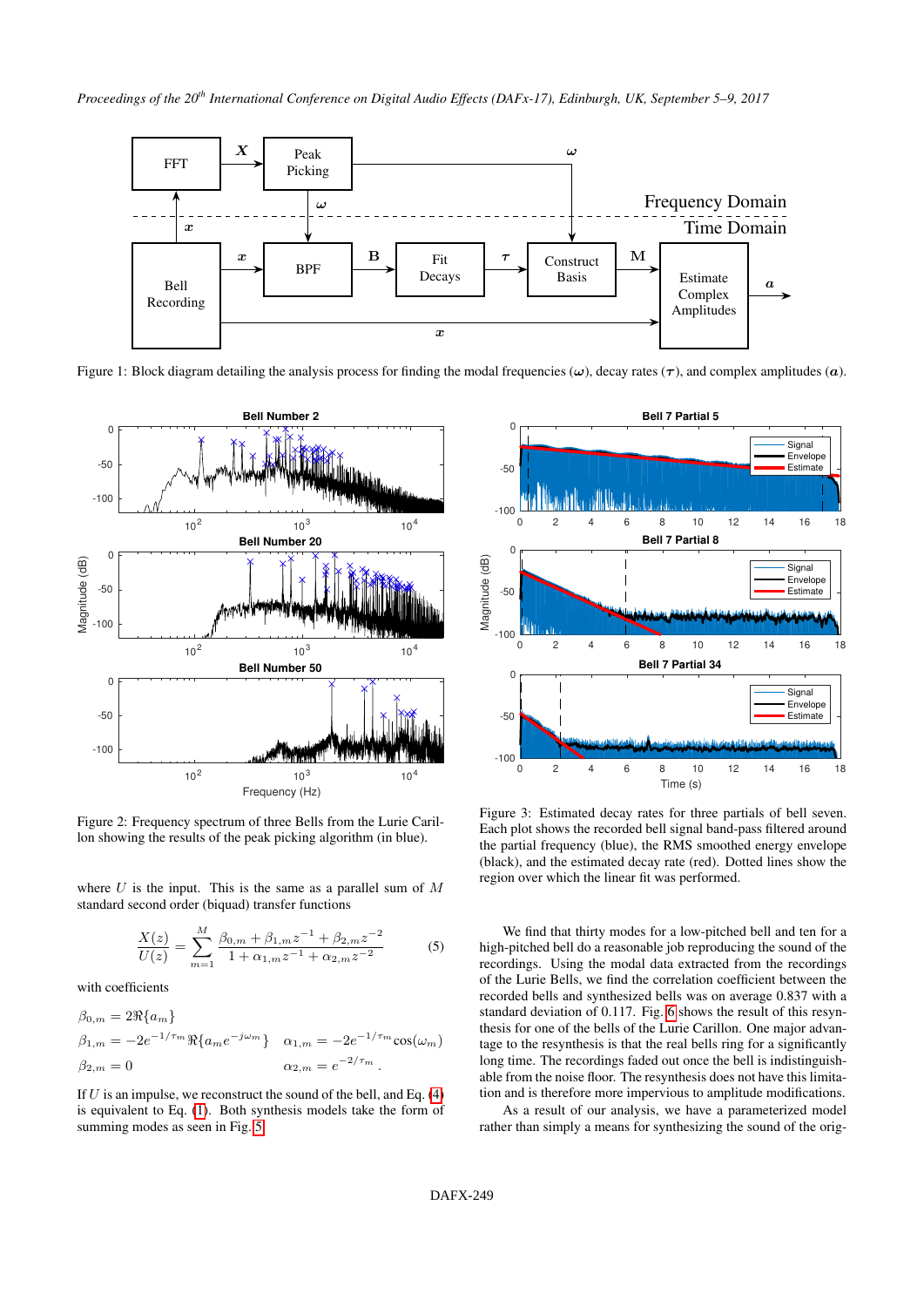<span id="page-3-0"></span>

Figure 4: Frequency vs decay rate for three analyzed bells with marker diameter showing each partial's amplitude.

inal recordings. In addition to providing a way to study the harmonic structure and tuning of the Lurie Carillon, we can manipulate the model to synthesize bell sounds with different characteristics or bell-based audio effects. The analysis/resynthesis diagram can be seen in Fig. [7.](#page-4-1) The modifications we make in the resynthesis primarily involve scaling and adding offsets to the estimated frequencies, amplitudes, and decay rates, as well as the use of external control data. Some bell related processing is described below. Audio examples and code to produce them can be found at [https://ccrma.stanford.edu/~kermit/](https://ccrma.stanford.edu/~kermit/website/bells.html) [website/bells.html](https://ccrma.stanford.edu/~kermit/website/bells.html).

# 3.1. Computer Aided Electronic Bell Foundry

Carillons bells are designed to function together as a cohesive instrument, however the range of the instrument, the process of casting bronze bells, and the way the instrument wears when played make this challenging. The Lurie Carillon has sixty bells that span five octaves. The largest bells weigh up to 5000kg while the smallest weigh only 5kg. Naturally this means the bells across the instrument are cast with different shapes and it takes skill and patience to tune the instrument as a whole. Furthermore, the bells are often exposed to extreme weather conditions as they are located in semi-open spaces atop towers. Over time the bells do not necessarily wear in the same way due to how often each is struck and its independent location within the belfry. Last, bell foundry technology and playing techniques have developed over time [\[28\]](#page-7-13). Bells cast by each manufacture have subtle differences, and while most modern instruments are tuned to equal temperament, this is not the case for older instruments.

For these reasons, we propose a collection of manipulations using the modal data from the Lurie Carillon to modify the sound

<span id="page-3-1"></span>

Figure 5: Direct resynthesis (top) and biquad (bottom) models.

in ways that could be relevant to carillonists and musicologists. Fig. [8](#page-4-2) shows all the bells of the Lurie Carillon, pitch-shifted to share a common fundamental. From inspection, one can see that the lowest two partials are in tune across the whole instrument but the quint (fourth partial) starts going sharp to the point that it is almost half an octave sharp in the highest bells. Additionally, the highest bells have partials that are significantly flatter than the other bells. Even so, the bells of the instrument sound well matched lending precedence to the fact that one cannot use a single bell and pitch shift it up and down to synthesize bells at all pitch-hights.

#### *3.1.1. Fixing Irregularities Due to Wear*

Tuning carillon bells is an arduous process. The procedure often involves turning the bells on a lathe to evenly remove material at specific points on the bell to sharpen specific partials. Modern technology has improved bell tuners' ability to make carillon bells sound more homogeneous, however, material can only be removed. This makes it impossible to flatten the pitch of a bell. Furthermore, even though the bells are designed to sound like the rest of the bells of a specific instrument, the nature of bell casting makes this idealism impossible. With our analysis of the full set of bells from the Lurie Carillon, we can average the modal parameters of several consecutive bells in order to smooth out any irregularities caused by a poorly tuned bell.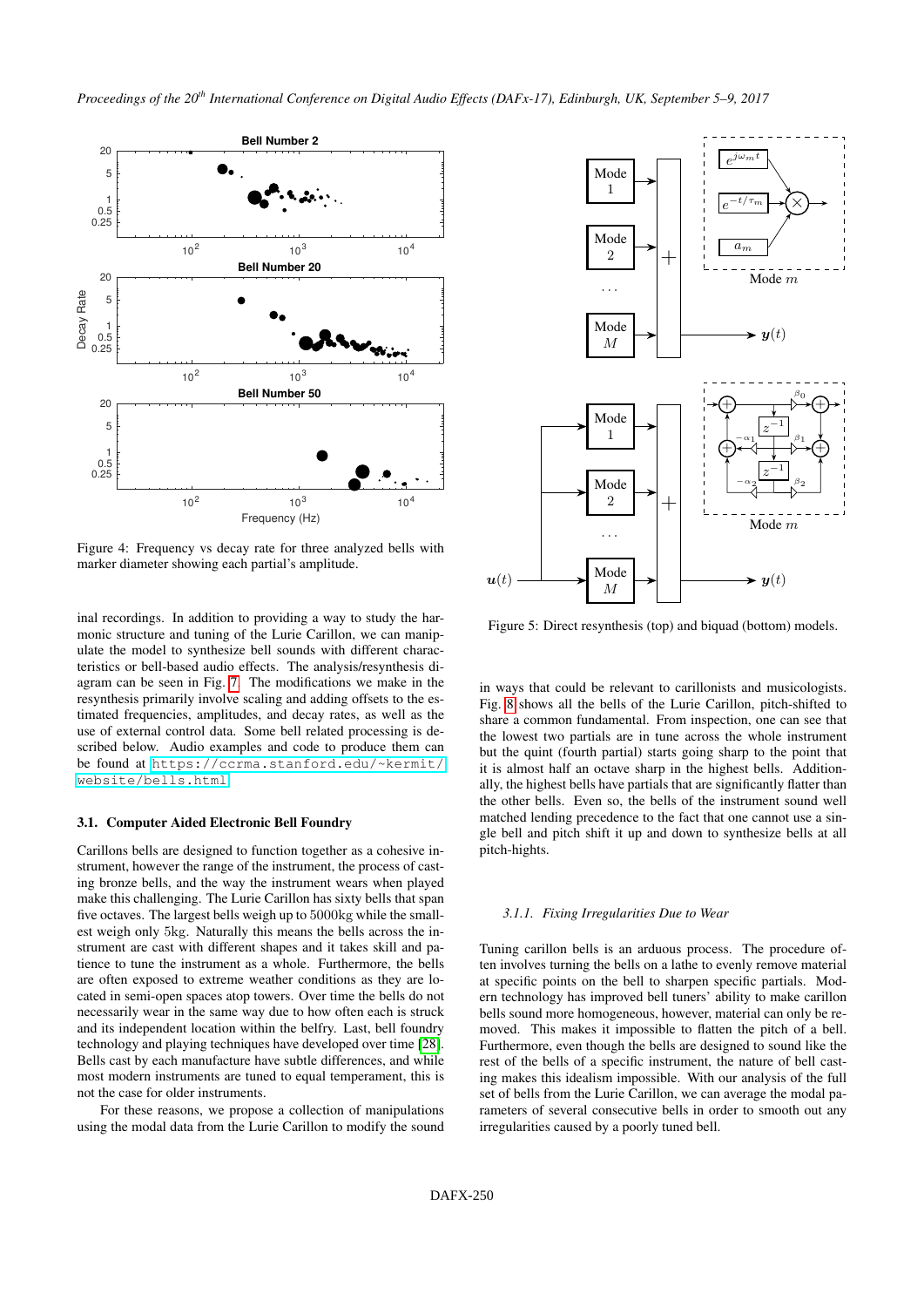<span id="page-4-0"></span>

Figure 6: Spectrograms showing original recording and resynthesis of bell number seven.

<span id="page-4-1"></span>

Figure 7: Analysis/Resynthesis block diagram.

### *3.1.2. Retuning the Carillon*

In addition to making the carillon bells sound more consistent with one another, we can also retune the entire carillon. While modern instruments are tuned in equal temperament, there is an enormous repertoire that was written for mean-tone and other tuning schemes. Some music was written to be played in mean-tone temperament and does not sound as the composer intended when played in equal temperament. With the modal data, we can make two types of adjustments. First, we can resynthesize a set of carillon bell samples with the same characteristics as the Lurie Carillon but shift the frequencies of each bell's partials such that the fundamentals are tuned to a scheme other than the current equally tempered bells. Second, we can modify the tuning within each bell, correcting irregularities and ill-tuned partials.

### *3.1.3. Extending the Range of the Carillon*

The Lurie Carillon consists of sixty bells, however there are larger instruments. For example, the Laura Spelman Rockefeller Memorial Carillon at the Riverside Church in New York City has a carillon with 74 bells [\[29\]](#page-7-14). Carillons this large are rare as they are expensive to construct and the towers that hold them must be able

<span id="page-4-2"></span>

Figure 8: Estimated parameters of all the bells of the Lurie Carillon with common fundamental. Marker diameter corresponds to bell-power integrated over the first second. The measured partial frequencies are overlaid on the theoretical 12-tone equal temperament tunings (blue lines).

to support the immense weight of such a heavy instrument. Moreover, the Lurie Carillon, like many instruments, is missing the second largest bell for the above mentioned reasons and the fact that it is rarely needed to perform the standard carillon literature. By extrapolating from the measured modal data, we can virtually extend the range of the instrument to incorporate missing bells and ones higher or lower in pitch than the physical bells. Additionally, we can interpolate between bells to produce notes other than the 12 tone equally tempered pitches. This allows us to synthesize, for example, a set of quarter-tone bells that would be useful to contemporary composers, but would be impractical to cast otherwise.

### *3.1.4. Adapting the Decay Rate*

The tradition of writing and performing carillon music has naturally progressed alongside the technical developments of bell casting and carillon construction. In many ways, the style of carillon music has worked around physical limitations of the acoustic instrument. One fundamental property of a carillon is that the higher pitched bells ring for a shorter amount of time than the lower ones. A Dutch technique was developed for playing slower tempo pieces that utilizes playing tremolo and trill gestures in the high bells to mimic a sustain [\[30\]](#page-7-15). Some carillonists find this technique displeasing to the ear. To overcome the fact that the high bells decay much faster than the lower bells, we can modify the decay rates of the higher bells so they last a similar length as the lower bells. This would allow one to play legato pieces and circumvent the physical limitation inherent in the physical instrument. We can also render the low bells with a quicker decay rate so that they can be played faster without sounding muddy to their natural, long decay rate.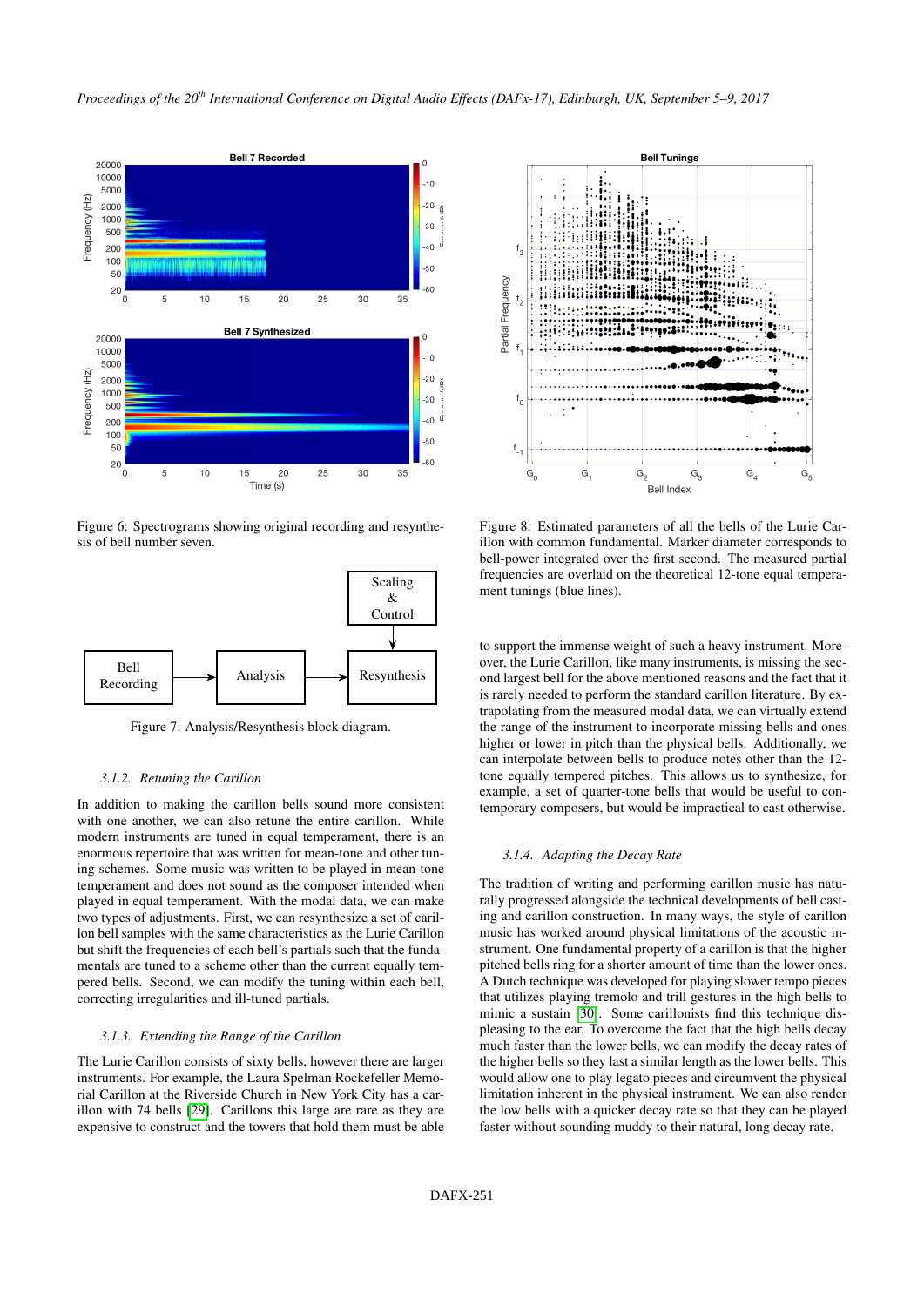# *3.1.5. Major Third Bells*

Until recently (1980s), the spectrum produced by most bells has prominently featured a minor third. $3$  This pronounced harmonic structure caused bell-to-bell harmonies to often have a "rough" sound due to the clashing of the tunings. Due primarily to the immense construction cost, there are very few major-third carillons in existence. It is rather humorous, but carillonists are used to the sound of old bells and mostly prefer the traditional sound while modern composers say they prefer major-third bells for major-key pieces and minor-third bells for minor-key pieces [\[30\]](#page-7-15). It is easy for us to resynthesize the Lurie Carillon samples with the partial related to the minor third modulated up a half-step.

# 3.2. Electroacoustic Modifications

In addition to manipulating the modal parameters and synthesizing exponentially decaying bell sounds, we can produce a host of time-varying bell effects that could be useful to electroacoustic composers.

### *3.2.1. Adapt the Decay Rates*

A limitation that contemporary composers writing for carillon often encounter is the speed at which the low bells can be re-struck. Physically, there is a minimum time necessary to move the clapper into the bell. Ignoring that, the long ring time of the lowest bells makes the sound of re-striking the bell blend together. The articulations become indistinguishable from the previous strike's sustain. If one simply scales the decay rates of all the partials of a bell, the resulting sound appears to be low-pass filtered as the high frequencies would decay quickly. To improve the result, we propose scaling the decay rates nonlinearly to only shorten the ring time of the lowest frequencies. This affords a composer the ability to re-trigger the low bells quickly without the transients becoming blurred out and without the whole bell sounding filtered.

#### *3.2.2. Add Arbitrary Amplitude Envelopes*

Typically, bells are characterized by an exponentially decaying energy envelope. In resynthesis, we can use the estimated frequencies and replace the amplitude envelopes with arbitrary functions (e.g., ADSRs). In effect, this allows us to allude to the harmony of the carillon bells without producing sounds that decay exponentially like the bells.

#### *3.2.3. Spectral Morphing*

In his magnum opus, *Mortuos Plango, Vivos Voco*, Jonathan Harvey uses the spectrum of the tenor bell from the Winchester Cathedral as the basis for the harmony and structure of his piece [\[31\]](#page-7-16). Using the modal data, we can morph between various bells by connecting the partials together with glissandi. In Harvey's piece, the composer resynthesizes the individual partials of the bell using a pitch-shifted sample of a boy's voice. We too can use the extracted frequencies for each partial to control other musical parameters, such as the rate at which a buffer is read, the pitch of a synthesizer, or the center frequency for a filter.

<span id="page-5-1"></span>

Figure 9: Spectrogram of exponentially-enveloped Gaussian noise passed through band-pass filters centered around the estimated modal frequencies.

#### *3.2.4. Bells as Reverb*

Our default synthesis model resynthesizes each partial as an exponentially decaying sinusoid. Instead, we can pass Gaussian noise through band-pass filters, each centered around the bell-partial frequencies. We can additionally control the Q factor of the filters in order to control the bandwidth of the noise at each partial. Alone, this resynthesis creates an airy sound effect that has bell-like characteristics (see Fig. [9\)](#page-5-1), but we can also use it as a reverberation effect applied to other sounds.

#### *3.2.5. Add Modulation and Doublets*

Natural sounding bells have beating due to minor imperfections. Across the measured bells, there is a high variance for how much beating there is (both how different the frequencies are and how strongly the two modes differ in amplitude and phase). In the resynthesis, we can specifically control how much beating occurs on a partial-by-partial basis. We can achieve this in two ways. First, for each measured partial we can synthesize two partials that have small differences in the modal parameters. Second, we can apply a low frequency oscillator (LFO) to each partial to apply amplitude or frequency modulation. Both approaches allow us to synthesize natural sounding bell sounds. By applying severe detuning or modulation, we can create additional effects (e.g., vibrato, tremolo, FM distortion, etc). Moreover, we can change this effects dynamically. For example, we can have the sound of a bell that has no modulation, one second into the decay apply vibrato, and two seconds into the decay increase the modulation depth and speed to create distortion.

### *3.2.6. Spatialization and Time Modifications*

Since we have control of each partial, we can modulate their spatial positioning and onset timing independently. Thus we can deconstruct the bell into an arpeggio, randomize the entrance time for each partial, or spread the bell across the stereo field.

### 3.3. Summary

Fig. [10](#page-6-11) shows a full sound example using several of the techniques described above. At the beginning, the bell is synthesized three times with each partial entering at a different time. Over the first

<span id="page-5-0"></span><sup>&</sup>lt;sup>3</sup>Unlike the harmonic spectrum produced by most musical instruments.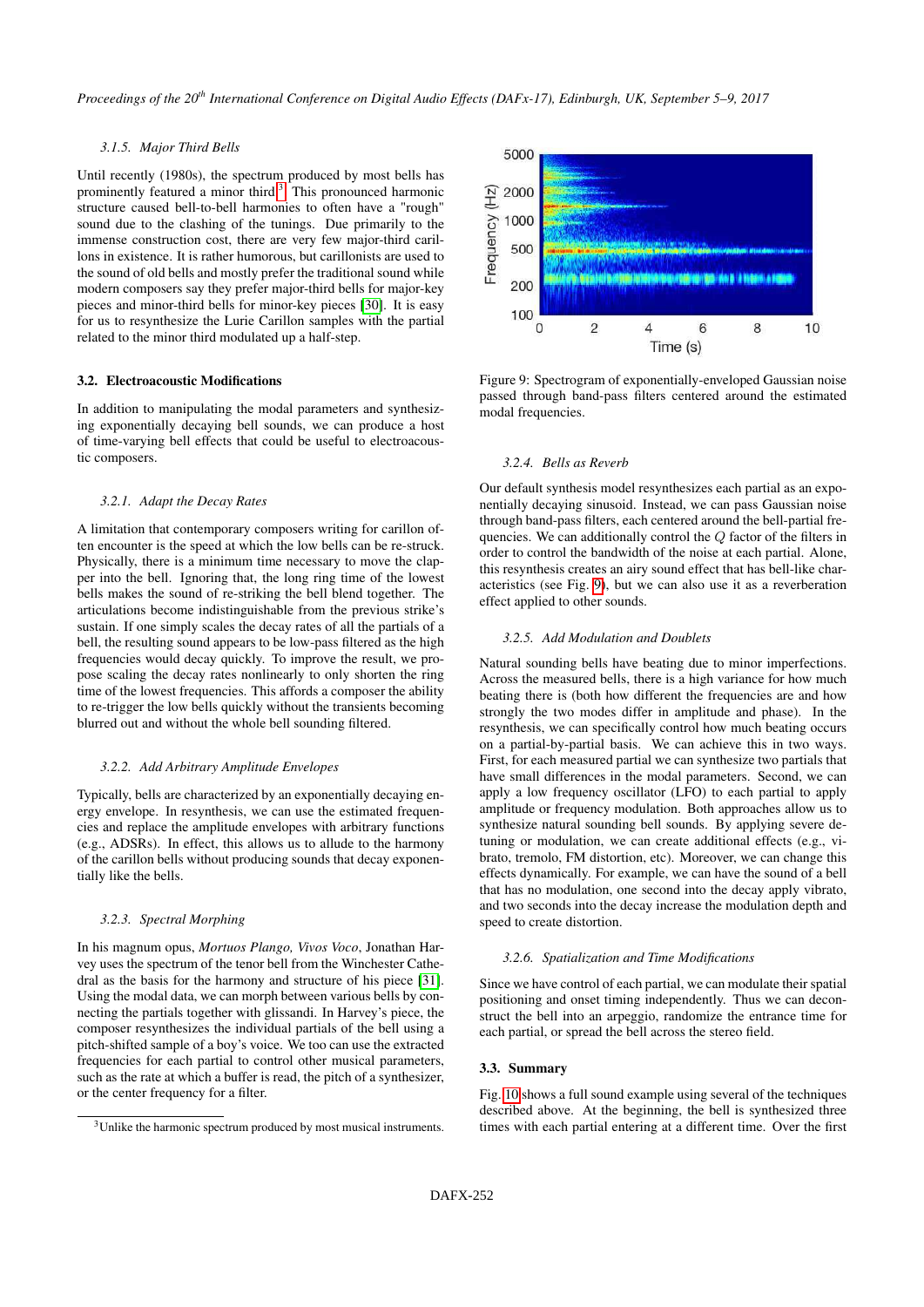

<span id="page-6-11"></span>Figure 10: Spectrogram of a through composed example demonstrating scaling and modulation effects.

eight seconds, the timing between each partial's entrance decreases and the decay rates for each partial is slowly lengthened. At ten seconds, the unmodified bell is sounded. The bell is struck once more around second twelve with a long decay and a modulation applied on each partial. The modulation depth is increased until a frequency modulation effect is apparent before slowing back to a vibrato.

Overall, this is not a comprehensive list of modal resynthesis techniques. In fact, this exploration just shows that the range of sonic possibilities is enormous, even when constrained by a simple model consisting of frequency, decay rate, and initial amplitude.

# 4. CONCLUSIONS

<span id="page-6-10"></span>In this paper we demonstrate how a modal model for sound synthesis can be manipulated to achieve a wide range of musical effects. Using the carillon as a case study, we provide an analysis of the University of Michigan's Lurie Carillon. By modeling each bell as a sum of decaying sinusoids at each modal frequency, we provide a versatile model that lends itself well to a host of audio manipulations consisting primarily of scaling and shifting the parameters. As a tool for composers, we hope this analysis of the Lurie Carillon will help encourage new electroacoustic music for carillon. The modal data generated from analyzing the samples from [\[15\]](#page-7-3) is freely available under a creative commons license and can be downloaded at [https://ccrma.](https://ccrma.stanford.edu/~kermit/website/bells.html) [stanford.edu/~kermit/website/bells.html](https://ccrma.stanford.edu/~kermit/website/bells.html).

The method used in this paper has a limited ability to resolve very closely spaced partials, known as "doublets" in the bell context. Future work will attempt to estimate doublet parameters using nonlinear optimization. An alternate approach to modeling doublet behavior is shown in [\[32,](#page-7-17) [33\]](#page-7-18), where groups of closelyspaced modes are approximated using ARMA modeling.

#### 5. ACKNOWLEDGMENTS

The authors thank Jonathan Abel for his helpful comments.

#### 6. REFERENCES

<span id="page-6-0"></span>[1] Stefan Bilbao, *Numerical Sound Synthesis*, Wiley, 2009.

- <span id="page-6-1"></span>[2] Vesa Välimäki, Julian D. Parker, Lauri Savioja, Julius O. Smith, and Jonathan S. Abel, "Fifty years of artificial reverberation," *IEEE Transactions on Audio, Speech, and Language Processing*, vol. 20, no. 5, pp. 1421–48, July 2012.
- <span id="page-6-2"></span>[3] Tomas Rossing and Robert Perrin, "Vibrations of bells," *Applied Acoustics*, vol. 20, pp. 41–70, 1987.
- <span id="page-6-3"></span>[4] Lutz Trautmann and Rudolf Rabenstein, *Digital Sound Synthesis by Physical Modeling Using the Functional Transform Method*, Springer, New York, 1st edition, 2003.
- <span id="page-6-4"></span>[5] Gerhard Eckel, Francisco Iovino, and René Caussé, "Sound synthesis by physical modelling with Modalys," in *Proceedings of the International Symposium on Musical Acoustics*, Dourdan, France, 1995.
- <span id="page-6-5"></span>[6] Joseph Derek Morrison and Jean-Marie Adrien, "MOSAIC: A framework for modal synthesis," *Computer Music Journal*, vol. 17, no. 1, pp. 45–56, Spring 1993.
- <span id="page-6-6"></span>[7] Maarten van Walstijn and Jamie Bridges, "Simulation of distributed contact in string instruments: A modal expansion approach," in *Proceedings of the 24th European Signal Processing Conference (EUSIPCO)*, Budapest, Hungary, August 29 – September 2 2016, pp. 1023–7.
- [8] Maarten van Walstijn, Jamie Bridges, and Sandor Mehes, "A real-time synthesis oriented tanpura model," in *Proceedings of the 19th International Conference on Digital Audio Effects (DAFx-16)*, Brno, Czech Republic, September 5–9 2016, pp. 175–82.
- <span id="page-6-7"></span>[9] Clara Issanchou, Stefan Bilbao, Cyril Touze, and Olivier Doare, "A modal approach to the numerical simulation of a string vibrating against an obstacle: Applications to sound synthesis," in *Proceedings of the 19th International Conference on Digital Audio Effects (DAFx-16)*, Brno, Czech Republic, September 5–9 2016.
- <span id="page-6-8"></span>[10] Esteban Maestre, Gary P. Scavonne, and Julius O. Smith, "Design of recursive digital filters in parallel form by linearly constrained pole optimization," *IEEE Signal Processing Letters*, vol. 23, no. 11, pp. 1547–50, 2016.
- <span id="page-6-9"></span>[11] Jonathan S. Abel, Sean Coffin, and Kyle S Spratt, "A modal architecture for artificial reverberation," *The Journal of the Acoustical Society of America*, vol. 134, no. 5, pp. 4220, 2013.